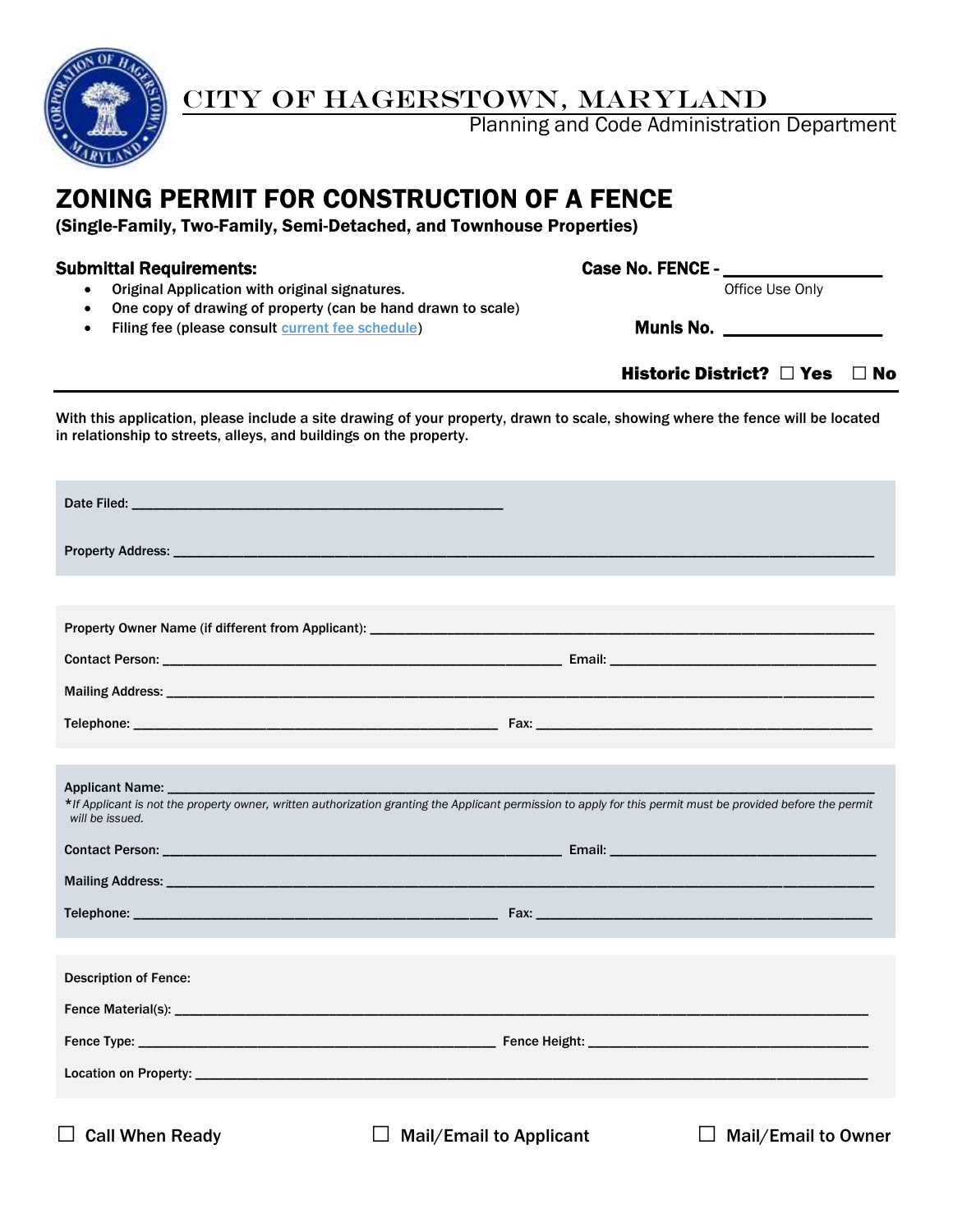#### Reminders

If a fence has a "finished" vs. "unfinished" side, the *finished side* of the fence is required to face outward toward streets and neighboring properties when adjoining a public park or public school. For example, a chain link fence would have the frame on the inside and the chain link material on the outside.

Maximum height of fence in residential zoning districts is six (6) feet *in rear yards and side yards, except chain link is limited to four (4) feet*.

Maximum height of a fence in residential zoning districts is three (3) feet *in front yards*. When a residential property in a residential zoning district fronts more than one public street (i.e., a corner lot) a frontage on a side street or street to the rear shall be treated as a side or rear setback for the purpose of fence location, provided that the fence is not located closer to the principal frontage along the side street than the rear façade of the dwelling. This provision shall not apply when the side street or street to the rear is of a higher functional classification than the principal frontage, as determined by the City Engineer.

Front yard fences shall be constructed only of decorative metal, wood picket or composite picket construction with the spaces between the pickets being at least as wide as the pickets.

Please call Miss Utility (800.257.7777) prior to the start of any construction.

For City of Hagerstown Electric customers, if the electric meter is to be located within the fenced area with a locked gate, a key must be provided to the Hagerstown Electric Division to maintain access to the meter.

After the fence has been installed, please contact the Planning and Code Administration Department (301.739.8577, ext. 138) to schedule an inspection to ensure the installation was completed in accordance with this zoning permit.

#### **Restrictions**

Barbed wire is not permitted.

Chain link is not permitted in front yards and side yards that front public streets, nor is it permitted to exceed five (5) feet tall.

No Exceptions are Permitted to these Two Restrictions

\_\_\_\_\_\_\_\_\_\_\_\_\_\_\_\_\_\_\_\_\_\_\_\_\_\_\_\_\_\_\_\_\_\_\_\_\_\_\_\_\_\_\_\_\_\_\_\_\_\_\_\_\_\_\_\_

#### **Statements**

I hereby attest or affirm that all the information provided in this application is correct and true to the best of my knowledge and understanding.

\_\_\_\_\_\_\_\_\_\_\_\_\_\_\_\_\_\_\_\_\_\_\_\_\_\_\_\_\_\_\_\_\_\_\_\_\_\_\_\_\_\_\_\_\_\_\_\_\_\_\_\_\_\_\_\_ \_\_\_\_\_\_\_\_\_\_\_\_\_\_\_\_\_\_\_\_\_\_\_\_\_\_\_\_\_\_\_\_\_\_\_\_\_\_\_\_\_\_\_\_\_\_\_\_\_\_\_\_\_\_\_

Owner's Signature Applicant's Signature (if different from owner) May be a state of the Applicant's Signature (if different from owner)

Date

Approval

Zoning Administrator Date Controller and Date Date

\_\_\_\_\_\_\_\_\_\_\_\_\_\_\_\_\_\_\_\_\_\_\_\_\_\_\_\_\_\_\_\_\_\_\_\_\_\_\_\_\_\_\_\_\_\_\_\_\_\_\_\_\_\_\_\_ \_\_\_\_\_\_\_\_\_\_\_\_\_\_\_\_\_\_\_\_\_\_\_\_\_\_\_\_\_\_\_\_\_\_\_\_\_\_\_\_\_\_\_\_\_\_\_\_\_\_\_\_\_\_\_\_\_\_\_\_

\_\_\_\_\_\_\_\_\_\_\_\_\_\_\_\_\_\_\_\_\_\_\_\_\_\_\_\_\_\_\_\_\_\_\_\_\_\_\_\_\_\_\_\_\_\_\_\_\_\_\_\_\_\_\_\_\_\_\_\_\_\_\_\_\_\_\_\_\_\_\_\_\_\_\_\_\_\_\_\_\_\_\_\_\_\_\_\_\_\_\_\_\_\_\_\_\_\_\_\_\_\_\_\_\_\_\_\_\_\_\_\_\_\_\_\_\_\_\_\_

Conditions for Approval: